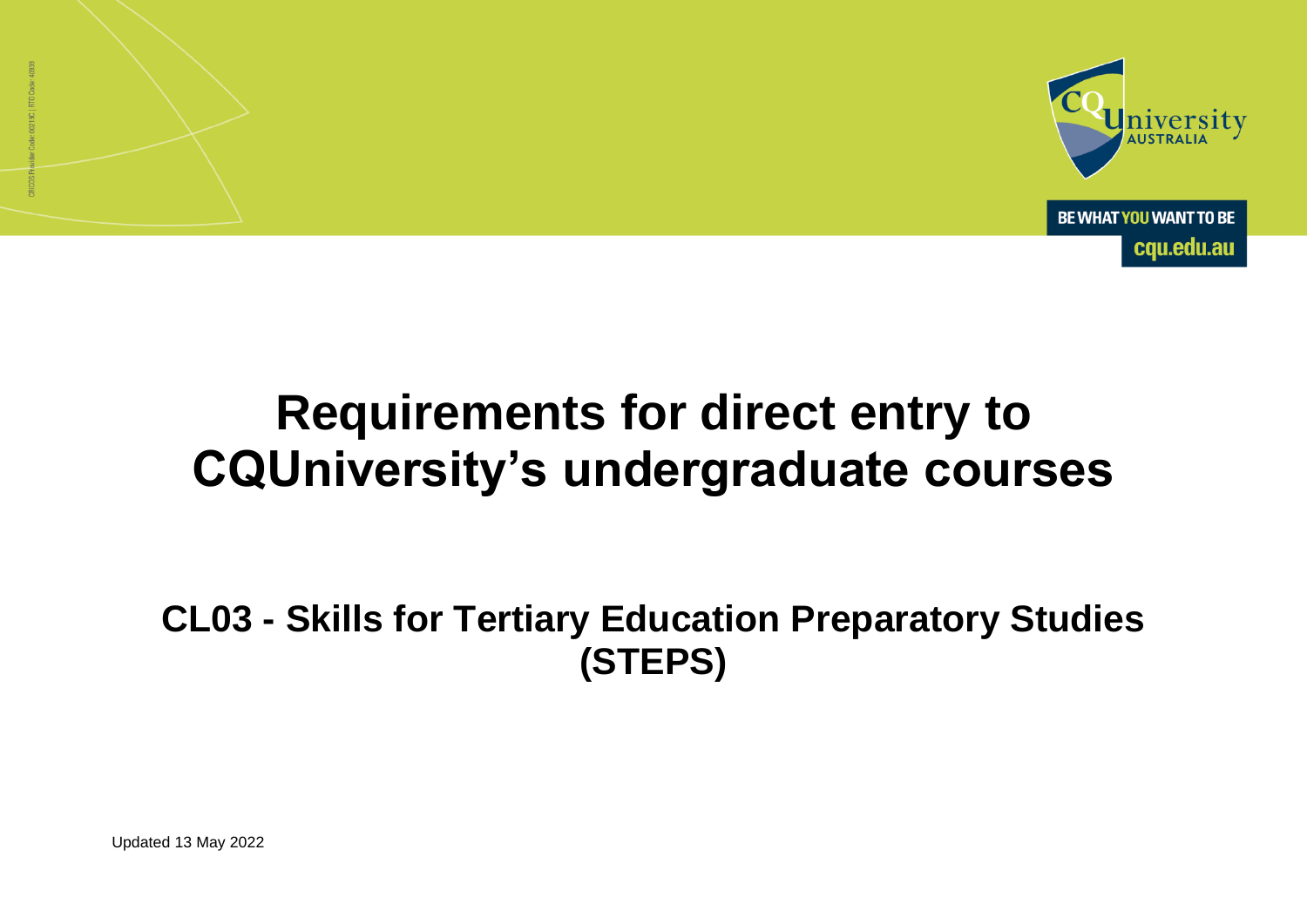# **Table of Contents**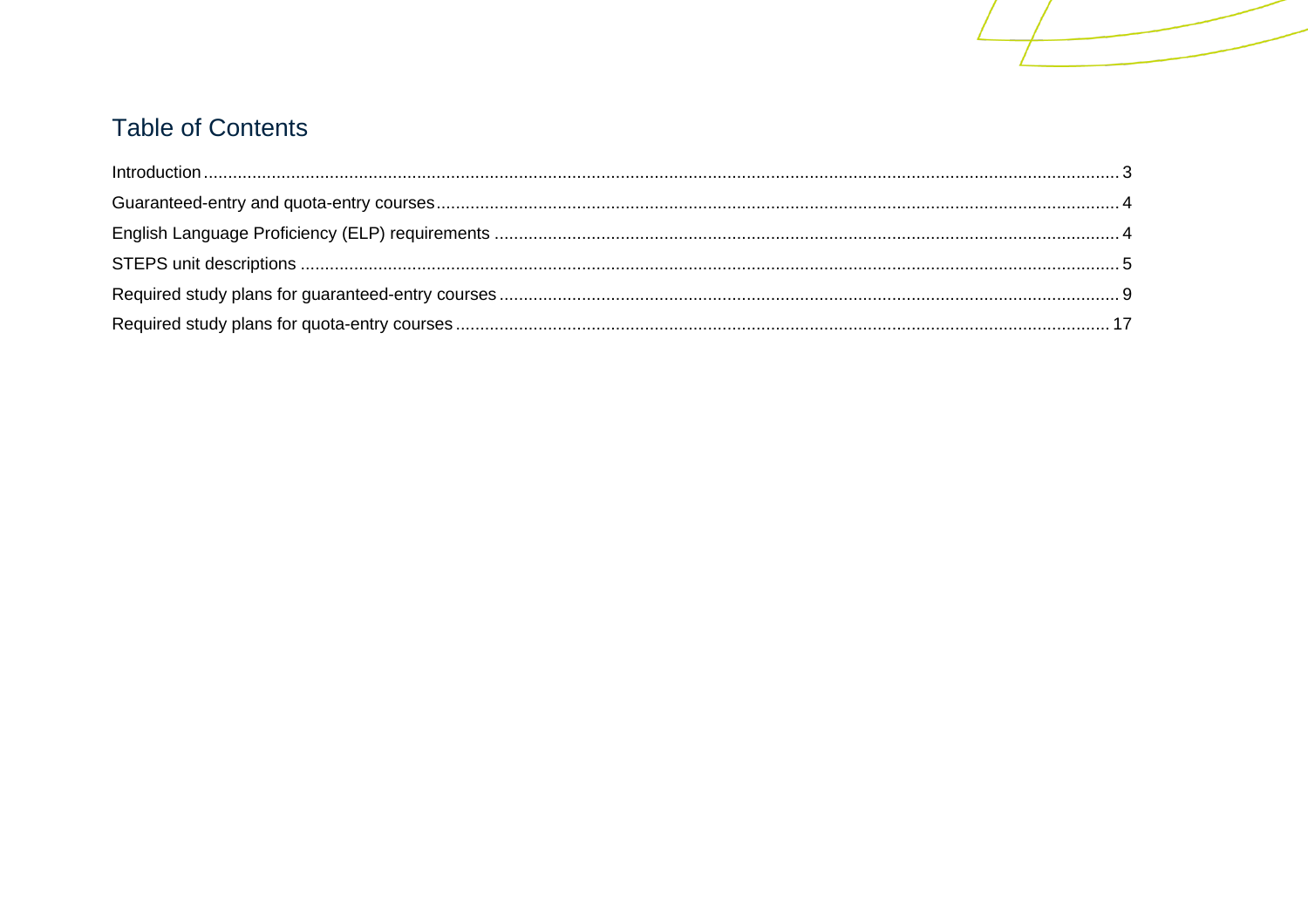# <span id="page-2-0"></span>**Introduction**

#### **STEPS**

Skills for Tertiary Education Preparatory Studies (STEPS) is a university enabling course designed to provide students with a pathway to gain entry to and succeed in higher education. STEPS students complete one core unit and a number of electives. The number and type of electives a student takes depends on the intended course of study after STEPS, as well as the results of diagnostic tests completed prior to admission and consideration of the student's personal circumstances. When students enrol in STEPS, an Access Coordinator establishes a personalised study plan designed specifically to develop the student's knowledge, skills and confidence to achieve their learning goals. Upon successful completion of STEPS, students can apply for direct entry to almost any one of CQUniversity's undergraduate courses.

#### **Direct entry**

Direct entry is the process by which students apply directly to CQUniversity for admission to its courses rather than applying through a tertiary admissions centre such as QTAC. Students who complete the requirements outlined in this document can apply for direct entry into CQUniversity's undergraduate courses.

#### **Responsibility for direct entry requirements**

The requirements for direct entry have been determined by the Heads of Course and Discipline Leads of the relevant undergraduate courses in collaboration with the Head of Course, STEPS. These requirements are reviewed regularly and are therefore subject to change.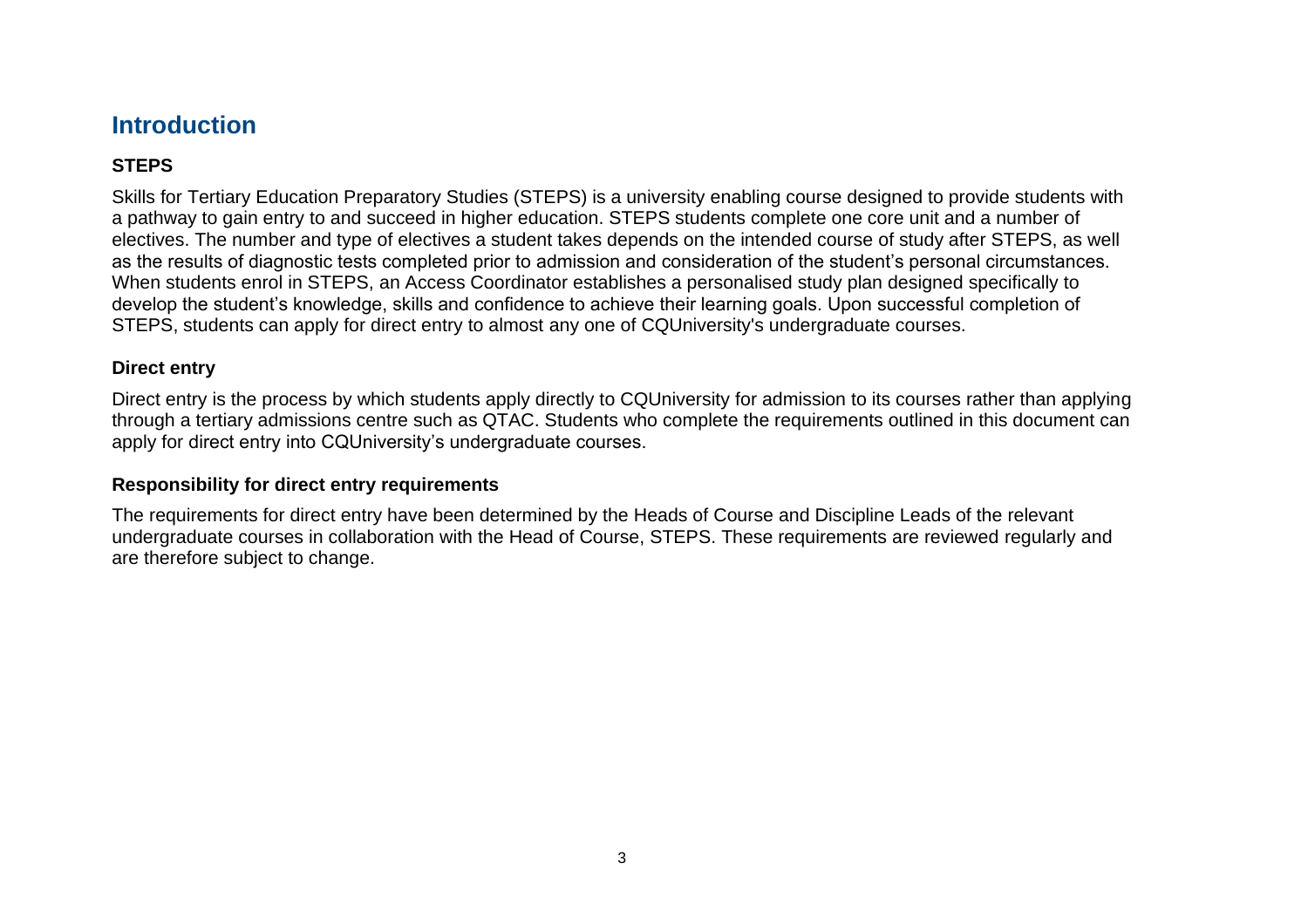### <span id="page-3-0"></span>**Guaranteed-entry and quota-entry courses**

Students are guaranteed a place in most undergraduate courses at CQUniversity after meeting the requirements outlined in this document; however, there are a small number of quota-entry undergraduate courses for which entry is based on competitive selection. STEPS students are *not* guaranteed entry into these courses. The Grade Point Averages (GPAs) for quota-entry courses listed in this document are a guide to minimum standards only. STEPS students are advised that higher GPAs may be needed to be competitive for entry into quota-entry courses. In some cases, the Heads of Course/Discipline Leads for these quota-entry undergraduate courses may defer to an interview process to determine selection. The requirements for the two different types of courses, "guaranteed-entry courses" and "quota-entry courses", are listed in separate sections in this document.

## <span id="page-3-1"></span>**English Language Proficiency (ELP) requirements**

Students who were not born in Australia, Canada, New Zealand, the United Kingdom, Ireland, South Africa or the United States of America will be required to demonstrate their English language proficiency before they can be accepted into an undergraduate course at CQUniversity. As a general rule, STEPS does not meet the English language proficiency requirements for undergraduate courses at CQUniversity.

A more comprehensive explanation of the English language proficiency requirements and the various ways of meeting the requirements can be found on the [CQUniversity website.](https://www.cqu.edu.au/international-students/entry-requirements/english-requirements)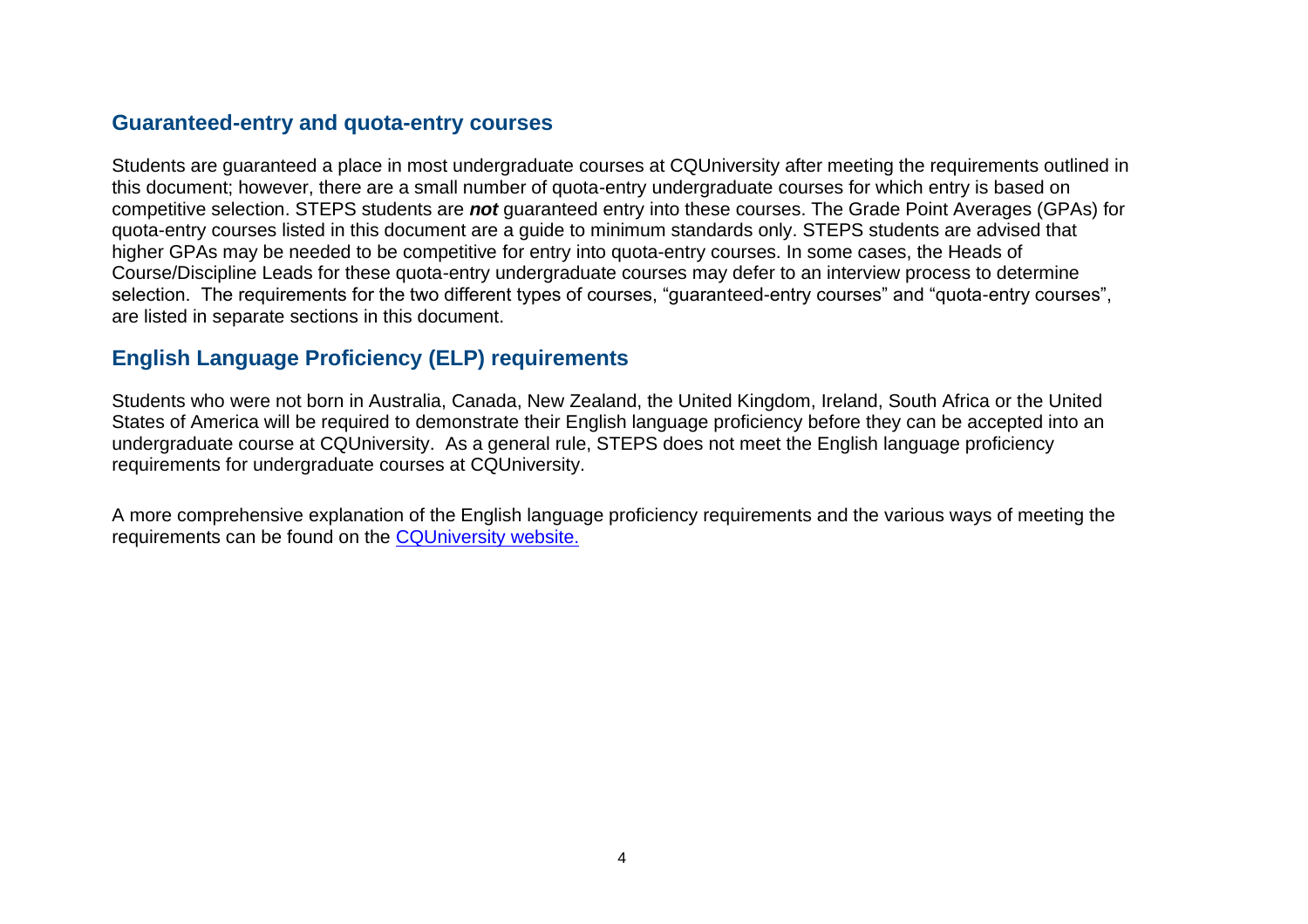## <span id="page-4-0"></span>**STEPS unit descriptions**

#### **SKIL40025 Preparation Skills for University**

This unit is designed to help students become self-directed, active and confident learners. It introduces them to a range of theories and concepts to facilitate the development of practical skills and positive attitudes necessary for success in university. There will be opportunities for critical self-reflection on key aspects of student life, including: individual learning preferences and study habits; time management and goal-setting; individual study and career paths; note-taking and assessment strategies. Students will practise critical thinking and apply information literacy skills to their research. They will learn to negotiate the procedures and systems used at CQUniversity, and practise communication skills in a range of contexts.

Equivalent units: SKIL40007 & SKIL40008; SKIL40013; SKIL40023 & SKIL40024.

#### **COIT40206 Computing Skills for University**

On completion of this unit, students should be able to use a word processor to format the layout of an academic essay and a report. The students should be able to use a spreadsheet to complete a workbook, create simple formula, apply simple functions as well as create and format charts. The students should be able to use the Internet, negotiate a Learning Management System and communicate using email at an academic level. Students should also be able to create a basic Power Point presentation appropriate for university units.

Equivalent units: COIT40207 & COIT40208; COIT40212 & COIT40213; COIT40226; COIT40227 & COIT40228; COIT40229.

#### **LNGE40049 Essay Writing for University**

On completion of this unit students should be able to apply the reading, thinking and writing skills necessary for academic purposes utilising appropriate grammar and writing patterns. Students are familiarised with the stages of the writing process and assisted to apply a range of associated learning strategies. In addition, students develop strategies to plan and write paragraphs, using academic language and conventions. They are introduced to research, note-taking and referencing skills for this purpose. They are also encouraged to examine their own worldviews, and those of others, and to develop critical thinking skills. Students have the opportunity to participate in online discussion forums to support their learning. The unit culminates with students planning and writing an academic essay, using independent research skills acquired throughout the unit. Reflective practice is integral to the unit and this enables students to consider the connection between their personal learning journey and the unit outcomes.

Equivalent units: LNGE40040 & LNGE40041; LNGE40054 & LNGE40056; LNGE40059 & LNGE40060; LNGE40062, LNGE40064.

#### **MATH40237 Fundamental Mathematics for University**

Fundamental Mathematics for University is designed to provide students with foundation concepts, rules and methods of elementary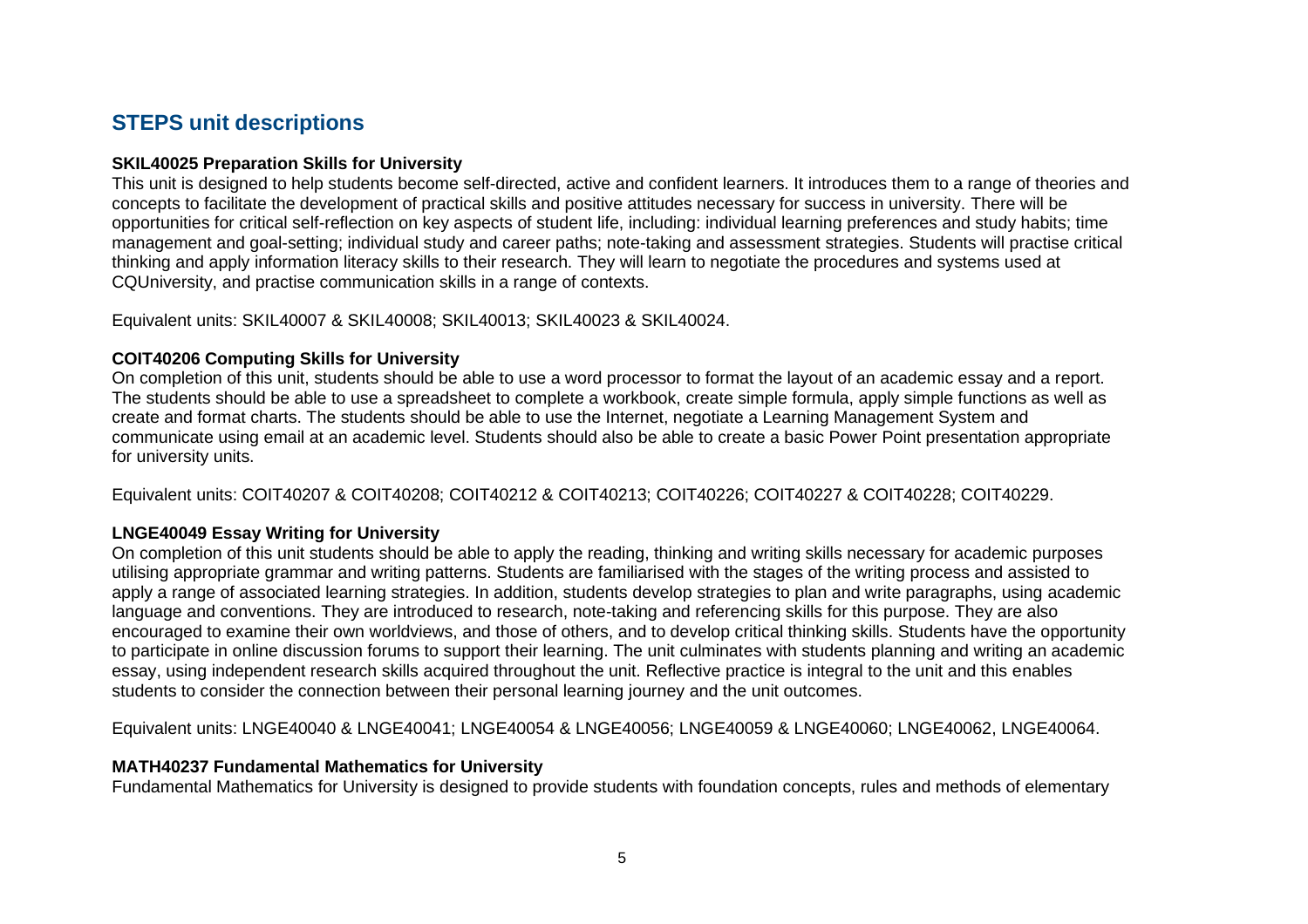mathematics. The main aim of this unit is to provide the fundamentals of mathematics, which are necessary to develop a unified body of knowledge. Topics covered in the unit include operations, percentages, introductory algebra, simple equation solving, exponents, linear equations, introductory statistics, and units and conversions.

Equivalent units: MATH40230 & MATH40231; MATH40232 & MATH40233; MATH40246 & MATH40247; MATH40248; MATH40087.

#### **MATH40228 Intermediate Mathematics for University**

Intermediate Mathematics for University is designed to follow on from a study of introductory mathematical concepts, such as Fundamental Mathematics for University, and prepare students for Technical Mathematics for University and/or undergraduate courses requiring an intermediate level of mathematics. Students will complete core and elective modules, chosen according to their future study plans, including simultaneous equations; inequalities and absolute values; quadratic equations; logarithms; functions; geometry; trigonometry; variation, ratio, and proportion; sequences and series; statistics and standard deviation; probability; financial mathematics; and annuities.

Equivalent units: MATH40249; MATH40250.

#### **MATH40252 Technical Mathematics for University**

Technical Mathematics for University is designed to follow on from Intermediate Mathematics for University. The completion of both Intermediate Mathematics for University and Technical Mathematics for University prepares students for first year tertiary mathematics in applied science and engineering. The unit provides students with knowledge of various mathematical topics including algebra techniques; trigonometric functions, ratios, and graphs; plane and analytical geometry; introductory vectors and introductory calculus.

Equivalent units: MATH40229; MATH40251.

#### **BIOL40108 Introductory Biology**

This unit prepares students for university study in the environmental, biomedical or life sciences. Students will gain an introductory understanding of the main concepts in modern biology, particularly as they relate to humans. This unit covers a range of topics including cell theory, organ systems, genetics, taxonomy, ecology and environmental science.

Equivalent units: BIOL40103.

#### **CHEM40079 Introductory Chemistry**

Introductory Chemistry will provide students with a foundation for university study in the chemical sciences. This unit will provide fundamental principles of chemistry by introducing topics such as matter, molecules, bonding, chemical reactions, stoichiometry, acids and bases, and organic chemistry. In addition to gaining an introductory understanding of chemical concepts, students will learn to perform chemical calculations.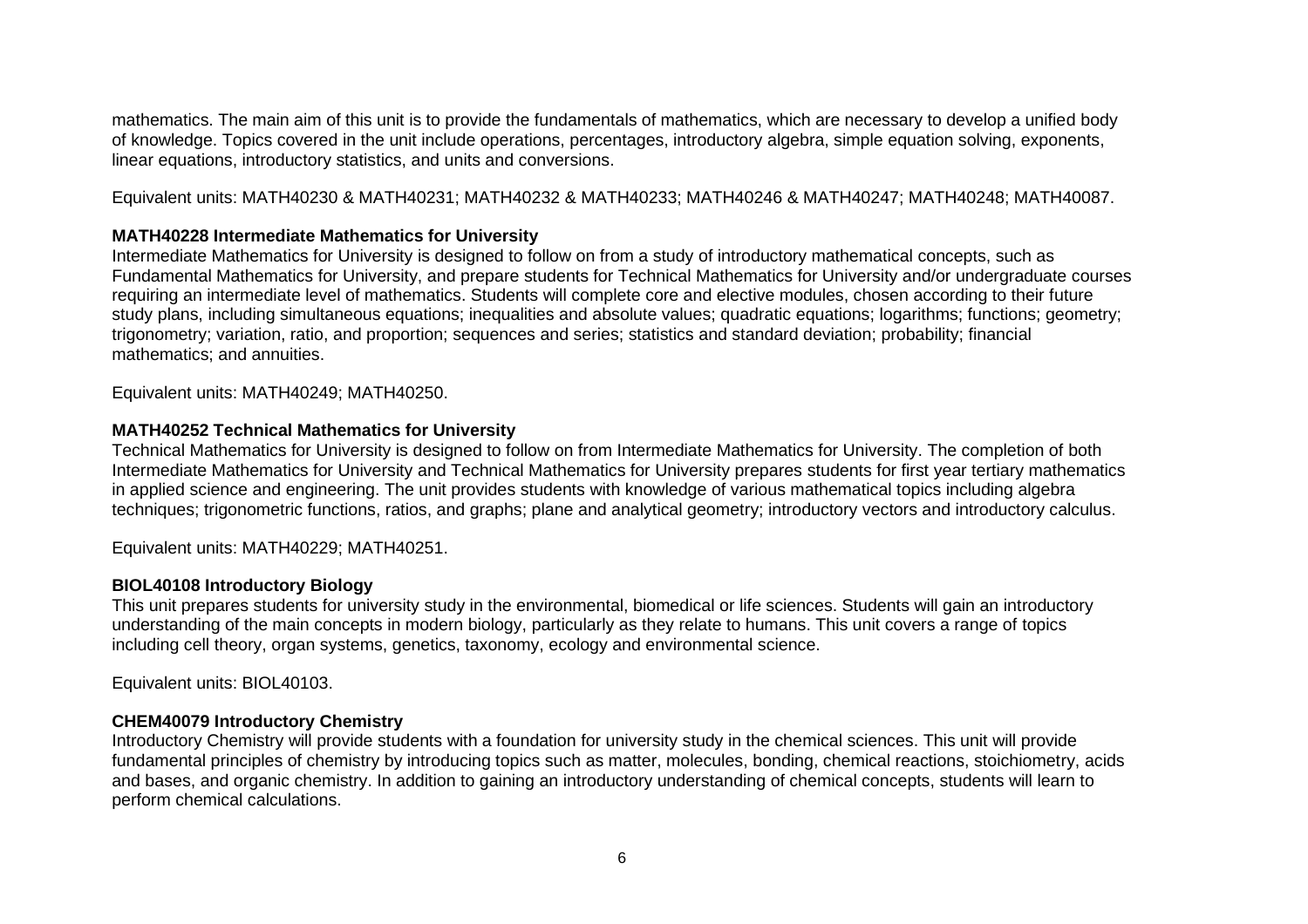Equivalent units: NA.

#### **PHYS40110 Introductory Physics**

This unit will prepare students for university study in engineering or the physical sciences. Students will gain an introductory understanding of the basic concepts in physics and learn to apply the principles of physics to solve problems of a physical nature in everyday life. Topics covered in this unit include measurement, motion, forces and mechanics, atomic and nuclear physics, properties of matter, heat and thermodynamics, electricity, magnetism and electromagnetism, waves, and optics. This unit assumes an intermediate level of mathematical knowledge.

Equivalent units: NA.

#### **EDED40351 Culture and Learning**

This unit examines the interplay between Aboriginal and Torres Strait Islander cultures and learning, and those experienced at university. First, we examine the concepts of culture and identity, before going on to look at Aboriginal and Torres Strait Islander cultures, identities and ways of learning, followed immediately by an exploration of university culture and ways of learning. This allows us to examine ways in which university culture can work together with Indigenous Australian cultures, combining ways of learning, and our various learning experiences. Finally, we explore university values and the topic of racism at university.

Equivalent units: NA.

#### **INDG40015 Indigenous Australians and Education**

This unit provides students with a broad overview of the education of Aboriginal and Torres Strait Islander peoples in Australia. It begins by looking at traditional ways of educating Aboriginal and Torres Strait Islander children, before examining a history of Indigenous education since the colonisation of Australia by white settlers, and seeing how racism still has a major influence on Indigenous education. Students will look at the impact of social factors, such as health issues, housing, remoteness, and poverty on education; and also see how different cultural factors, including Aboriginal and Torres Strait identities, different ways of teaching and learning, and language in particular, affect Indigenous education in Australia. Students will look more specifically at teaching and learning in Indigenous communities, including some case studies. Finally, the unit allows students to explore trends in Indigenous school education, Indigenous vocational education and training (VET) and TAFE, and Indigenous tertiary education in more detail, including the influence that Indigenous Australians have had on mainstream education.

Equivalent units: NA.

#### **INDG40016 Indigenous Australians and Health**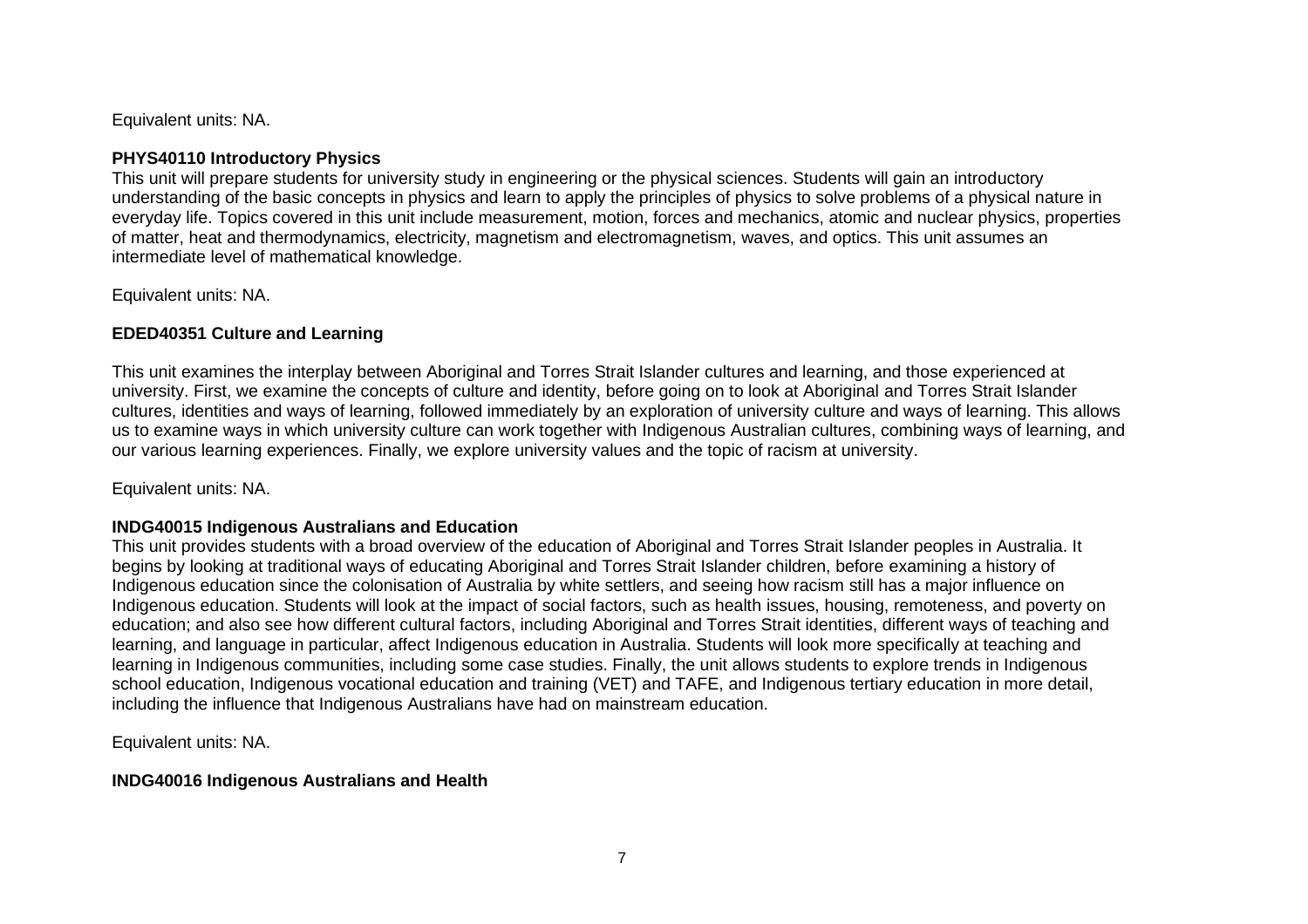This unit offers a broad overview of Indigenous Australian health. It begins by examining Indigenous Australian identity and the health status of Aboriginal and Torres Strait Islander peoples prior to colonisation. This is contrasted with the impacts on Indigenous Australian identity from earlier indifferent practices of governance, to formal government policies of protectionism/segregation, assimilation and self-determination and their profound effects on the health of Aboriginal and Torres Strait Islander peoples. The unit then overviews Indigenous Australian health in the current context, exploring Aboriginal community-controlled health services, Torres Strait Islander health services, primary health care services, differences between Indigenous Australian men's and women's health, health promotion and research, and Indigenous Australian models of health care.

Equivalent units: NA.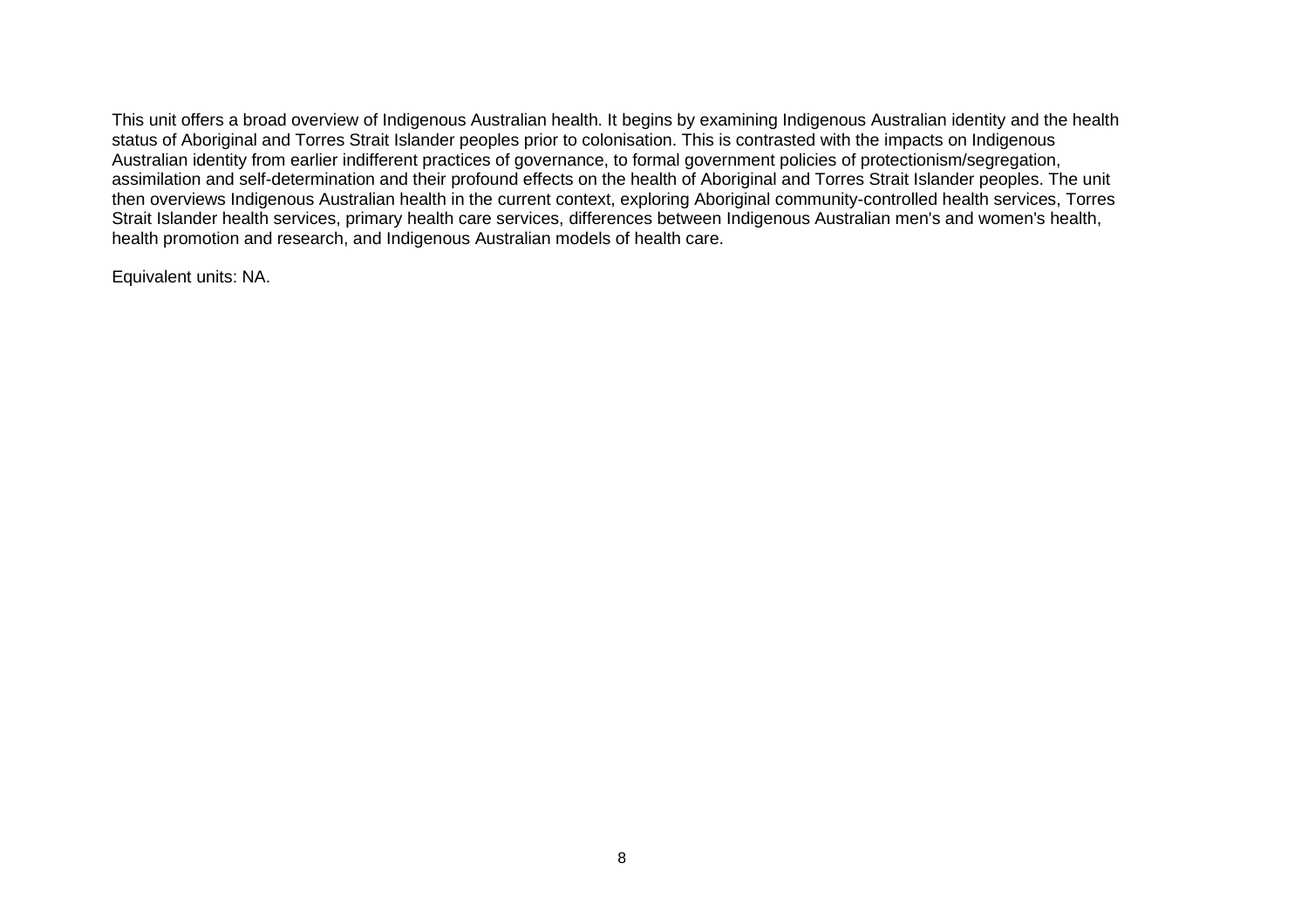# <span id="page-8-0"></span>**Required study plans for guaranteed-entry courses**

| <b>Course</b><br>Code | <b>Course Name</b>                                                            | <b>Required STEPS units</b>                                | <b>Recommended</b><br><b>STEPS units</b> | <b>Conditions for</b><br>guaranteed entry                                        |
|-----------------------|-------------------------------------------------------------------------------|------------------------------------------------------------|------------------------------------------|----------------------------------------------------------------------------------|
| CL <sub>06</sub>      | <b>Associate Degree of</b><br><b>Aviation (Flight Operations)</b>             | SKIL40025; LNGE40049; MATH40237;<br>MATH40228              | COIT40206:<br>PHYS40110                  | Complete required units;<br>Maintain GPA 4.0 or above;<br>Meet ELP requirements. |
| CC01                  | <b>Associate Degree of</b><br><b>Building Design</b>                          | SKIL40025; LNGE40049; MATH40237                            | COIT40206;<br>MATH40228:<br>PHYS40110    | Complete required units;<br>Maintain GPA 4.0 or above;<br>Meet ELP requirements. |
| <b>CB99</b>           | <b>Associate Degree of</b><br><b>Building Surveying</b>                       | SKIL40025; LNGE40049; MATH40237                            | COIT40206:<br>MATH40228;<br>PHYS40110    | Complete required units;<br>Maintain GPA 4.0 or above;<br>Meet ELP requirements. |
| CC <sub>26</sub>      | <b>Associate Degree of Digital</b><br><b>Media</b>                            | SKIL40025; LNGE40049; COIT40206                            |                                          | Complete required units;<br>Maintain GPA 4.0 or above;<br>Meet ELP requirements. |
| CC <sub>02</sub>      | <b>Associate Degree of</b><br><b>Engineering</b>                              | SKIL40025; LNGE40049; MATH40237;<br>MATH40228              | COIT40206;<br>PHYS40110                  | Complete required units;<br>Maintain GPA 4.0 or above;<br>Meet ELP requirements. |
| <b>CA99</b>           | <b>Associate Degree of</b><br><b>Information Technology</b>                   | SKIL40025; LNGE40049; MATH40237                            | COIT40206                                | Complete required units;<br>Maintain GPA 4.0 or above:<br>Meet ELP requirements. |
| <b>CG48</b>           | <b>Associate Degree in</b><br><b>Occupational Health and</b><br><b>Safety</b> | SKIL40025; LNGE40049; MATH40237;<br>BIOL40108 or CHEM40079 | COIT40206:<br>MATH40228                  | Complete required units;<br>Maintain GPA 4.0 or above;<br>Meet ELP requirements. |
| CC44                  | <b>Associate Degree in Public</b><br><b>Health (Specialisation)</b>           | SKIL40025; LNGE40049; MATH40237;<br>BIOL40108 or CHEM40079 | COIT40206;<br>MATH40228                  | Complete required units;<br>Maintain GPA 4.0 or above;<br>Meet ELP requirements. |
| CQ01                  | <b>Bachelor of Accounting</b>                                                 | SKIL40025; LNGE40049; MATH40237                            | COIT40206;<br>MATH40228                  | Complete required units;<br>Maintain GPA 4.0 or above;<br>Meet ELP requirements. |
| CQ91                  | <b>Bachelor of</b><br><b>Accounting/Bachelor of</b><br><b>Business</b>        | SKIL40025; LNGE40049; MATH40237                            | COIT40206;<br>MATH40228                  | Complete required units;<br>Maintain GPA 4.0 or above:<br>Meet ELP requirements. |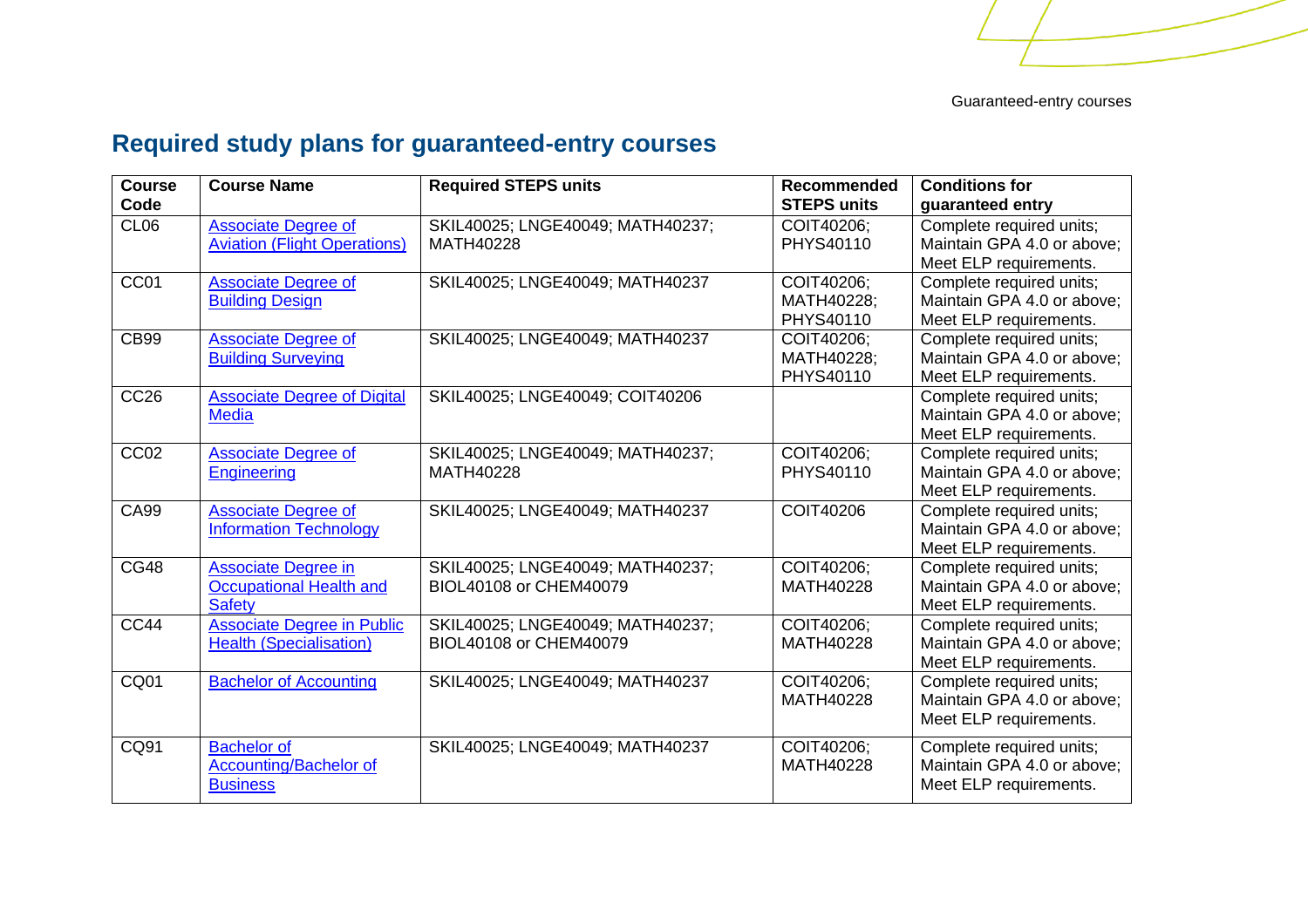| <b>Course</b><br>Code | <b>Course Name</b>                                             | <b>Required STEPS units</b>                                | <b>Recommended</b><br><b>STEPS units</b> | <b>Conditions for</b><br>guaranteed entry              |
|-----------------------|----------------------------------------------------------------|------------------------------------------------------------|------------------------------------------|--------------------------------------------------------|
|                       |                                                                |                                                            |                                          |                                                        |
| <b>CV85</b>           | <b>Bachelor of Agriculture</b>                                 | SKIL40025; LNGE40049; MATH40237;<br>BIOL40108 or CHEM40079 | COIT40206:<br>MATH40228                  | Complete required units;<br>Maintain GPA 4.0 or above; |
|                       |                                                                |                                                            |                                          |                                                        |
| <b>CB66</b>           | <b>Bachelor of Allied Health</b>                               | SKIL40025; LNGE40049; MATH40237;                           | COIT40206;                               | Meet ELP requirements.<br>Complete required units;     |
|                       |                                                                | BIOL40108 or CHEM40079                                     | MATH40228                                | Maintain GPA 4.0 or above;                             |
|                       |                                                                |                                                            |                                          | Meet ELP requirements.                                 |
| <b>CA10</b>           | <b>Bachelor of Arts</b>                                        | SKIL40025; LNGE40049; COIT40206                            | MATH40237                                | Complete required units;                               |
|                       |                                                                |                                                            |                                          | Maintain GPA 4.0 or above:                             |
|                       |                                                                |                                                            |                                          | Meet ELP requirements.                                 |
| CL <sub>09</sub>      | <b>Bachelor of Aviation (Flight</b>                            | SKIL40025; LNGE40049; MATH40237;                           | COIT40206;                               | Complete required units;                               |
|                       | <b>Operations)</b>                                             | MATH40228                                                  | PHYS40110                                | Maintain GPA 4.0 or above;                             |
|                       |                                                                |                                                            |                                          | Meet ELP requirements.                                 |
| CU65                  | <b>Bachelor of Building Design</b>                             | SKIL40025; LNGE40049; MATH40237                            | COIT40206;                               | Complete required units;                               |
|                       |                                                                |                                                            | MATH40228;                               | Maintain GPA 4.0 or above:                             |
|                       |                                                                |                                                            | PHYS40110                                | Meet ELP requirements.                                 |
|                       |                                                                |                                                            |                                          |                                                        |
| CC61                  | <b>Bachelor of Building</b>                                    | SKIL40025; LNGE40049; MATH40237                            | COIT40206;                               | Complete required units;                               |
|                       | <b>Surveying and Certification</b>                             |                                                            | MATH40228;                               | Maintain GPA 4.0 or above;                             |
|                       | (Honours)                                                      |                                                            | PHYS40110                                | Meet ELP requirements.                                 |
| CL86                  | <b>Bachelor of Business</b>                                    | SKIL40025; LNGE40049; MATH40237                            | COIT40206;                               | Complete required units;                               |
|                       |                                                                |                                                            | MATH40228                                | Maintain GPA 4.0 or above;                             |
|                       |                                                                |                                                            |                                          | Meet ELP requirements.                                 |
| CC62                  |                                                                |                                                            |                                          |                                                        |
|                       | <b>Bachelor of Construction</b><br><b>Management (Honours)</b> | SKIL40025; LNGE40049; MATH40237                            | COIT40206;<br>MATH40228;                 | Complete required units;<br>Maintain GPA 4.0 or above: |
|                       |                                                                |                                                            | PHYS40110                                |                                                        |
|                       |                                                                |                                                            |                                          | Meet ELP requirements.                                 |
| <b>CL75</b>           | <b>Bachelor of Criminology</b>                                 | SKIL40025; LNGE40049; MATH40237                            | COIT40206                                | Complete required units;                               |
|                       |                                                                |                                                            |                                          | Maintain GPA 4.0 or above:                             |
|                       |                                                                |                                                            |                                          | Meet ELP requirements.                                 |
| <b>CC24</b>           | <b>Bachelor of Digital Media</b>                               | SKIL40025; LNGE40049; COIT40206                            |                                          | Complete required units;                               |
|                       |                                                                |                                                            |                                          | Maintain GPA 4.0 or above;                             |
|                       |                                                                |                                                            |                                          | Meet ELP requirements.                                 |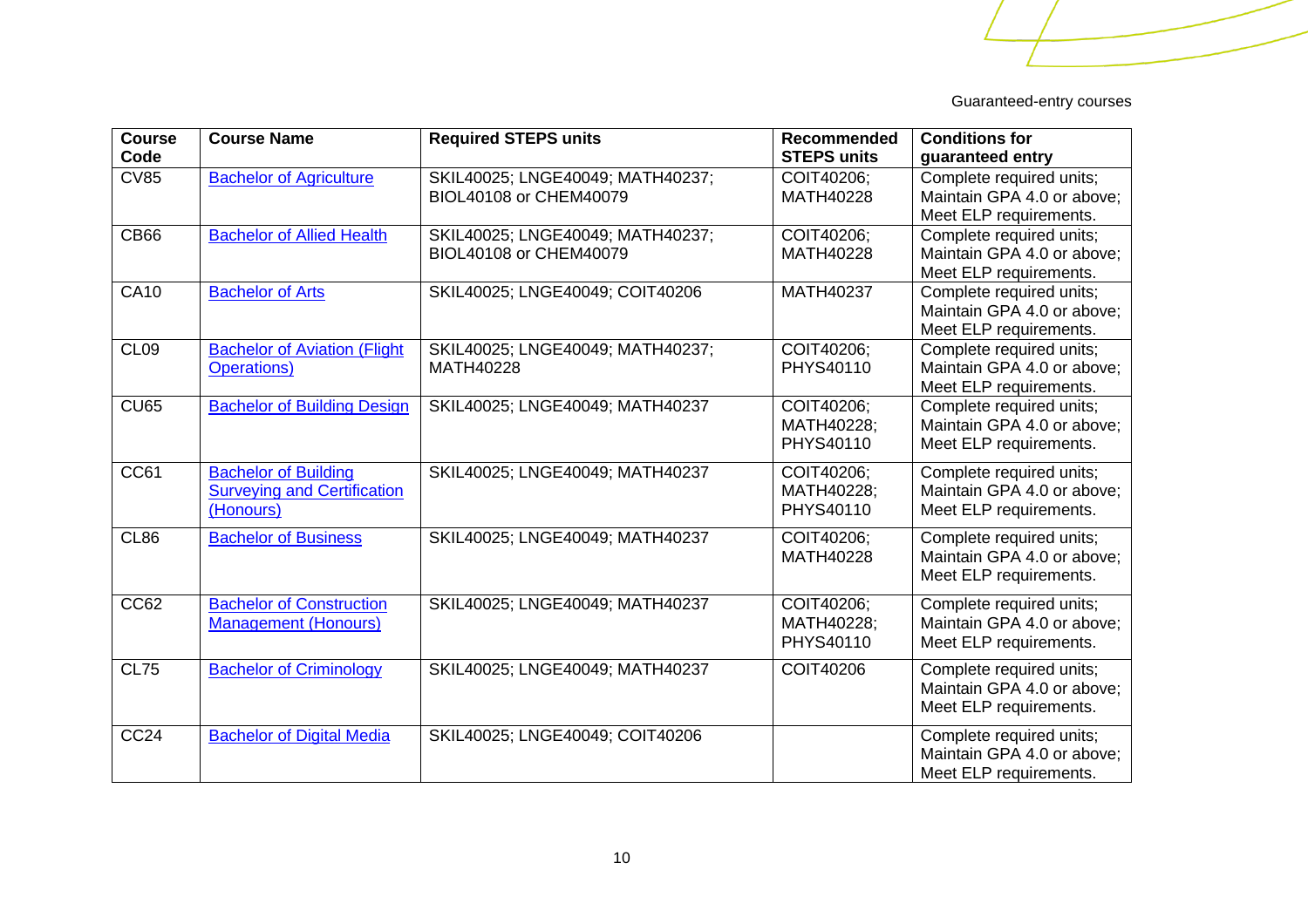| <b>Course</b><br>Code | <b>Course Name</b>                                                                                                                                                                                                                                            | <b>Required STEPS units</b>                                           | Recommended<br><b>STEPS units</b>                                                                                                                          | <b>Conditions for</b>                                                                                                                                                                                      |
|-----------------------|---------------------------------------------------------------------------------------------------------------------------------------------------------------------------------------------------------------------------------------------------------------|-----------------------------------------------------------------------|------------------------------------------------------------------------------------------------------------------------------------------------------------|------------------------------------------------------------------------------------------------------------------------------------------------------------------------------------------------------------|
|                       |                                                                                                                                                                                                                                                               |                                                                       |                                                                                                                                                            | guaranteed entry                                                                                                                                                                                           |
| CC <sub>14</sub>      | <b>Bachelor of Education</b><br>(Early Childhood)                                                                                                                                                                                                             | SKIL40025; LNGE40049; MATH40237;<br>MATH40228; BIOL40108 or CHEM40079 | COIT40206                                                                                                                                                  | Complete required units;<br>Maintain GPA 4.0 or above;<br>Meet ELP requirements.<br>Submit mandatory written<br>statement with application<br>to meet non-academic ITE<br>requirements.                    |
| <b>CC12</b>           | <b>Bachelor of Education</b><br>(Primary)                                                                                                                                                                                                                     | SKIL40025; LNGE40049; MATH40237;<br>MATH40228; BIOL40108 or CHEM40079 | <b>COIT40206</b>                                                                                                                                           | Complete required units;<br>Maintain GPA 4.0 or above;<br>Meet ELP requirements.<br>Submit mandatory written<br>statement with application<br>to meet non-academic ITE<br>requirements.                    |
| <b>CC13</b>           | <b>Bachelor of Education</b><br>(Secondary)<br><b>Discipline Teaching</b><br>Areas: Business; Biology;<br>Chemistry; English;<br>Geography; HPE; History;<br>Home Economics &<br>Hospitality; Industrial<br>Technology and Design;<br>Mathematics; Psychology | SKIL40025; LNGE40049; MATH40237;<br>MATH40228                         | COIT40206;<br>Additional units<br>for discipline<br>teaching areas:<br>Biology -<br>BIOL40108:<br>Chemistry -<br>CHEM40079;<br>Mathematics -<br>MATH40252. | Complete required units;<br>Maintain GPA 4.0 or above;<br>Meet ELP requirements.<br>Submit mandatory written<br>statement with application<br>to meet non-academic ITE<br>requirements.                    |
| CC31                  | <b>Bachelor of Engineering</b><br>(Honours)                                                                                                                                                                                                                   | SKIL40025; LNGE40049; MATH40237;<br>MATH40228; MATH40252; PHYS40110   | <b>COIT40206</b>                                                                                                                                           | Complete required units;<br>Maintain GPA 4.0 or above;<br>Meet ELP requirements.<br><b>Note:</b> students interested in<br>CC32 B Eng (Co-op) must<br>first complete one year of<br>CC31 to be considered. |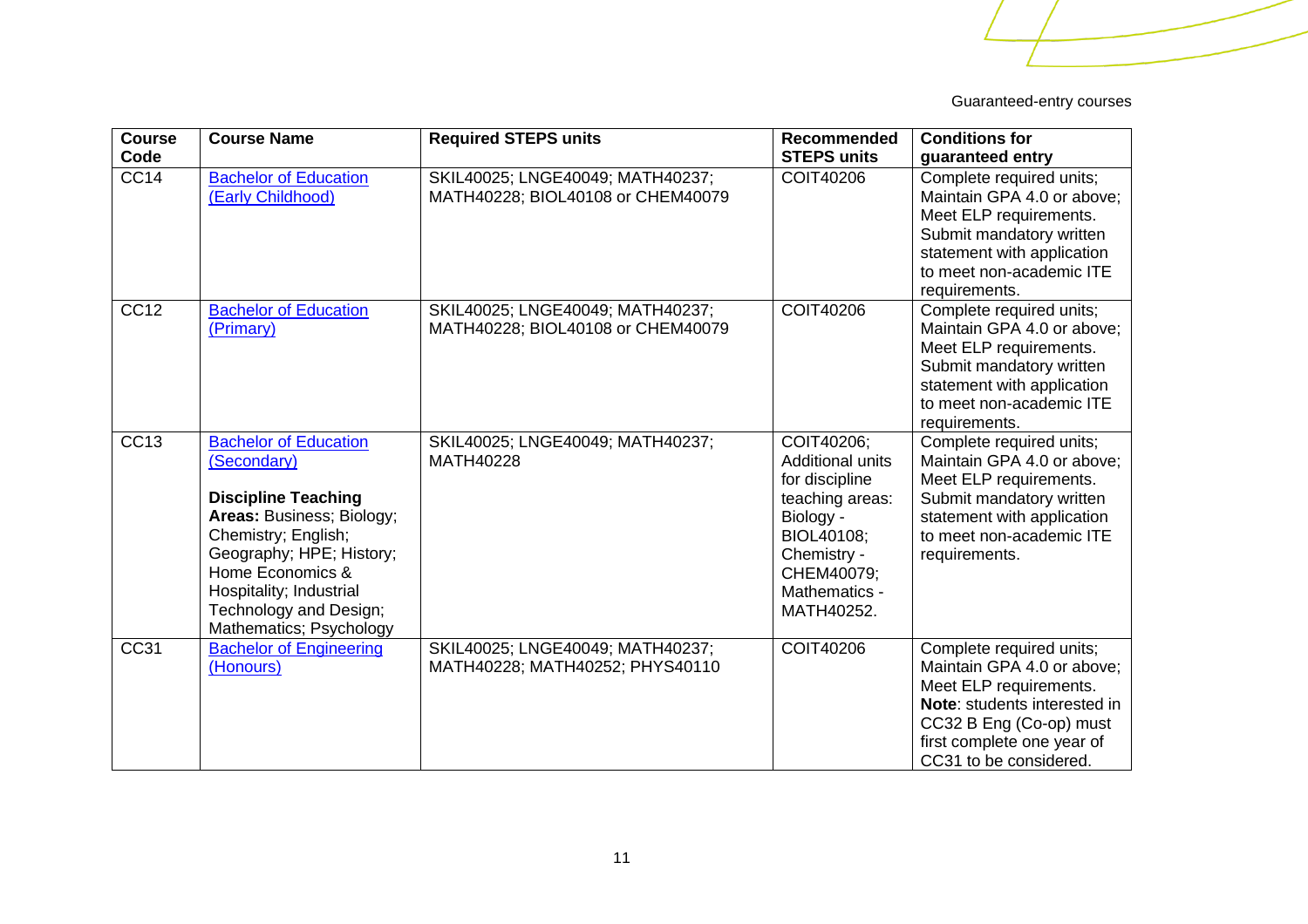| <b>Course</b><br>Code | <b>Course Name</b>                                                                                                                                                   | <b>Required STEPS units</b>                                         | <b>Recommended</b><br><b>STEPS units</b> | <b>Conditions for</b><br>guaranteed entry                                        |
|-----------------------|----------------------------------------------------------------------------------------------------------------------------------------------------------------------|---------------------------------------------------------------------|------------------------------------------|----------------------------------------------------------------------------------|
| <b>CL72</b>           | <b>Bachelor of Engineering</b><br>(Honours) (Civil<br><b>Construction) and Diploma</b><br>of Construction<br><b>Management</b>                                       | SKIL40025; LNGE40049; MATH40237;<br>MATH40228; MATH40252; PHYS40110 | COIT40206                                | Complete required units;<br>Maintain GPA 4.0 or above;<br>Meet ELP requirements. |
| CL76                  | <b>Bachelor of Engineering</b><br>(Honours) (Civil Design)<br>and Diploma of Building<br><b>Design</b>                                                               | SKIL40025; LNGE40049; MATH40237;<br>MATH40228; MATH40252; PHYS40110 | <b>COIT40206</b>                         | Complete required units;<br>Maintain GPA 4.0 or above;<br>Meet ELP requirements. |
| <b>CL73</b>           | <b>Bachelor of Engineering</b><br>(Honours) (Control and<br>Instrumentation) and<br><b>Bachelor of Information</b><br><b>Technology (Application</b><br>Development) | SKIL40025; LNGE40049; MATH40237;<br>MATH40228; MATH40252; PHYS40110 | <b>COIT40206</b>                         | Complete required units;<br>Maintain GPA 4.0 or above;<br>Meet ELP requirements. |
| <b>CM15</b>           | <b>Bachelor of Engineering</b><br>(Honours) / Master of<br><b>Project Management</b>                                                                                 | SKIL40025; LNGE40049; MATH40237;<br>MATH40228; MATH40252; PHYS40110 | COIT40206                                | Complete required units;<br>Maintain GPA 4.0 or above;<br>Meet ELP requirements. |
| CG21                  | <b>Bachelor of Engineering</b><br><b>Technology</b>                                                                                                                  | SKIL40025; LNGE40049; MATH40237;<br>MATH40228; MATH40252; PHYS40110 | <b>COIT40206</b>                         | Complete required units;<br>Maintain GPA 4.0 or above;<br>Meet ELP requirements. |
| <b>CA42</b>           | <b>Bachelor of Environmental</b><br><b>Science</b>                                                                                                                   | SKIL40025; LNGE40049; MATH40237;<br>BIOL40108 or CHEM40079          | COIT40206;<br>MATH40228                  | Complete required units;<br>Maintain GPA 4.0 or above;<br>Meet ELP requirements. |
| <b>CG85</b>           | <b>Bachelor of Exercise &amp;</b><br><b>Sport Sciences</b>                                                                                                           | SKIL40025; LNGE40049; MATH40237;<br>BIOL40108 or CHEM40079          | COIT40206;<br><b>MATH40228</b>           | Complete required units;<br>Maintain GPA 4.0 or above;<br>Meet ELP requirements. |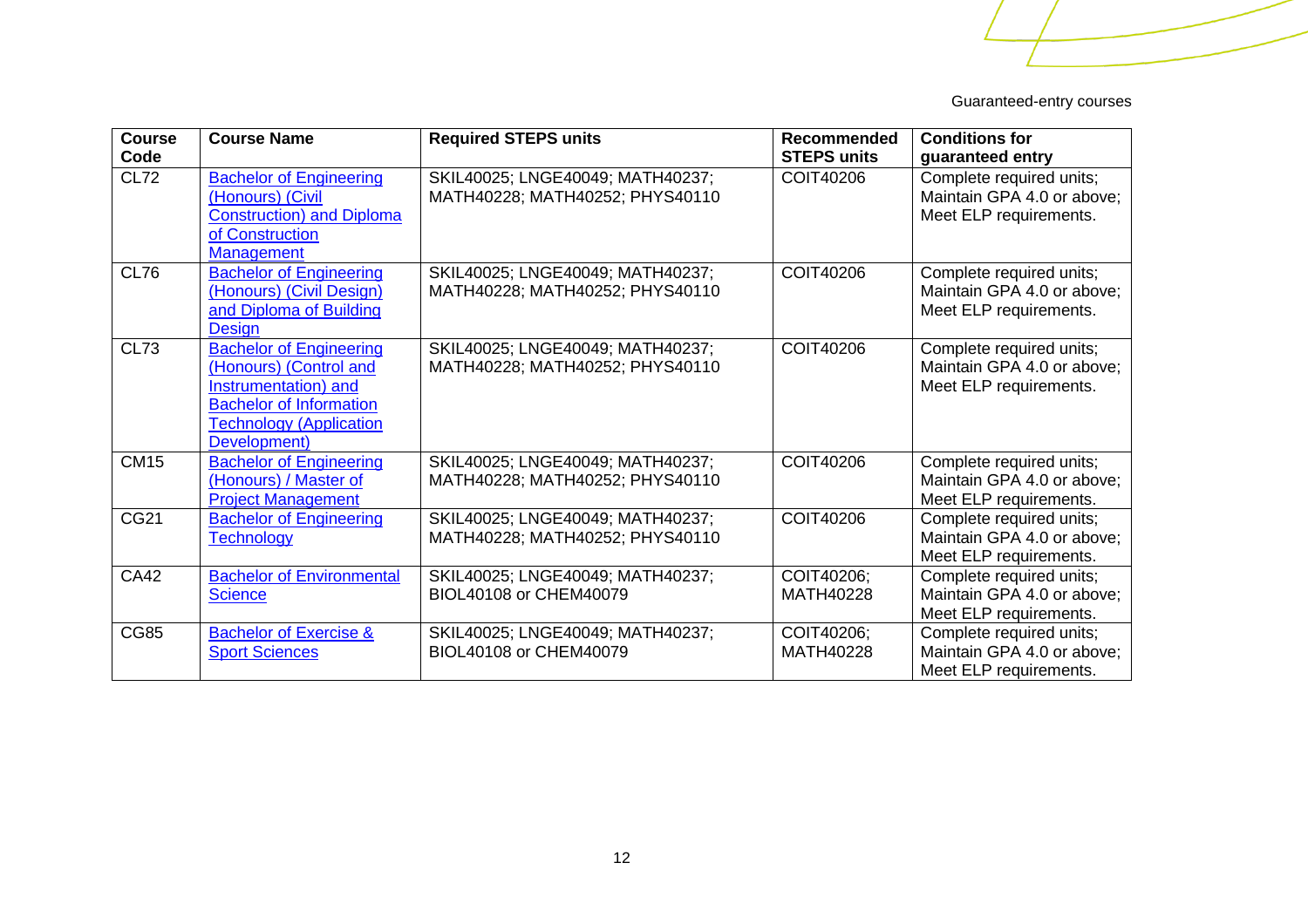| <b>Course</b> | <b>Course Name</b>                                            | <b>Required STEPS units</b>     | Recommended             | <b>Conditions for</b>                                                                                                                                                                                                                                           |
|---------------|---------------------------------------------------------------|---------------------------------|-------------------------|-----------------------------------------------------------------------------------------------------------------------------------------------------------------------------------------------------------------------------------------------------------------|
| Code          |                                                               |                                 | <b>STEPS units</b>      | guaranteed entry                                                                                                                                                                                                                                                |
| <b>CB69</b>   | <b>Bachelor of Hospitality</b><br>Management                  | SKIL40025; LNGE40049; MATH40237 | COIT40206               | Complete required units;<br>Maintain GPA 4.0 or above;<br>Meet ELP requirements.<br>Note: students must have<br>an Australian Qualifications<br>Framework (AQF)<br>recognised Diploma or<br>Advanced Diploma in<br>Hospitality to gain entry to<br>this course. |
| <b>CQ18</b>   | <b>Bachelor of Information</b><br><b>Technology</b>           | SKIL40025; LNGE40049; MATH40237 | <b>COIT40206</b>        | Complete required units;<br>Maintain GPA 4.0 or above:<br>Meet ELP requirements.<br>Note: students interested in<br>CG99 B IT (Co-op) must<br>first complete at least 72<br>credit points in CQ18 and<br>maintain a GPA of 5.5 to be<br>eligible.               |
| <b>CG98</b>   | <b>Bachelor of Laws</b>                                       | SKIL40025; LNGE40049; MATH40237 | COIT40206;<br>MATH40228 | Complete required units;<br>Maintain GPA 4.0 or above;<br>Meet ELP requirements.                                                                                                                                                                                |
| <b>CB68</b>   | <b>Bachelor of Laws and</b><br><b>Bachelor of Accounting</b>  | SKIL40025; LNGE40049; MATH40237 | COIT40206;<br>MATH40228 | Complete required units;<br>Maintain GPA 4.0 or above;<br>Meet ELP requirements.                                                                                                                                                                                |
| CB94          | <b>Bachelor of Laws and</b><br><b>Bachelor of Arts</b>        | SKIL40025; LNGE40049; MATH40237 | COIT40206;<br>MATH40228 | Complete required units;<br>Maintain GPA 4.0 or above;<br>Meet ELP requirements.                                                                                                                                                                                |
| <b>CL53</b>   | <b>Bachelor of Laws and</b><br><b>Bachelor of Business</b>    | SKIL40025; LNGE40049; MATH40237 | COIT40206;<br>MATH40228 | Complete required units;<br>Maintain GPA 4.0 or above;<br>Meet ELP requirements.                                                                                                                                                                                |
| CL94          | <b>Bachelor of Laws and</b><br><b>Bachelor of Criminology</b> | SKIL40025; LNGE40049; MATH40237 | COIT40206;<br>MATH40228 | Complete required units;<br>Maintain GPA 4.0 or above;<br>Meet ELP requirements.                                                                                                                                                                                |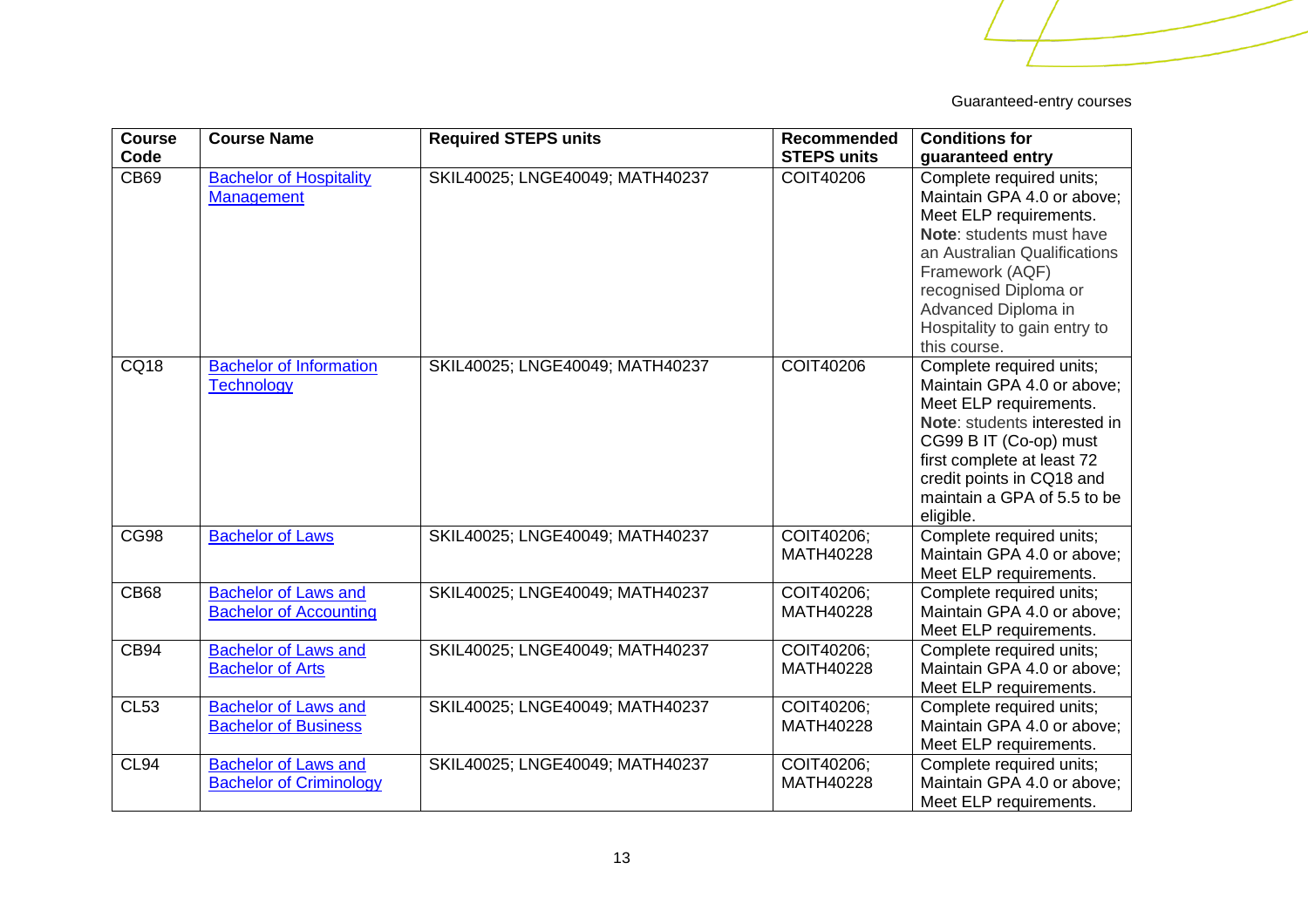| <b>Course</b><br>Code | <b>Course Name</b>                                                                 | <b>Required STEPS units</b>                                                               | Recommended<br><b>STEPS units</b> | <b>Conditions for</b><br>guaranteed entry                                                                                                      |
|-----------------------|------------------------------------------------------------------------------------|-------------------------------------------------------------------------------------------|-----------------------------------|------------------------------------------------------------------------------------------------------------------------------------------------|
| <b>CL54</b>           | <b>Bachelor of Laws and</b><br><b>Bachelor of Information</b><br><b>Technology</b> | SKIL40025; LNGE40049; MATH40237                                                           | COIT40206;<br>MATH40228           | Complete required units;<br>Maintain GPA 4.0 or above;<br>Meet ELP requirements.                                                               |
| CL52                  | <b>Bachelor of Laws and</b><br><b>Bachelor of Property</b>                         | SKIL40025; LNGE40049; MATH40237                                                           | COIT40206;<br>MATH40228           | Complete required units;<br>Maintain GPA 4.0 or above;<br>Meet ELP requirements.                                                               |
| <b>CL51</b>           | <b>Bachelor of Laws and</b><br><b>Bachelor of Science</b><br>(Psychology)          | SKIL40025; LNGE40049; MATH40237                                                           | COIT40206;<br>MATH40228           | Complete required units;<br>Maintain GPA 4.0 or above;<br>Meet ELP requirements.                                                               |
| CL10                  | <b>Bachelor of Medical</b><br><b>Laboratory Science</b><br>(Honours)               | SKIL40025; LNGE40049; MATH40237;<br>BIOL40108 or CHEM40079                                | COIT40206;<br>MATH40228           | Complete required units;<br>Maintain GPA 4.0 or above;<br>Meet ELP requirements.                                                               |
| CG93                  | <b>Bachelor of Medical</b><br>Science (Specialisation)                             | SKIL40025; LNGE40049; MATH40237;<br>BIOL40108 or CHEM40079                                | COIT40206:<br>MATH40228           | Complete required units;<br>Maintain GPA 4.0 or above;<br>Meet ELP requirements.                                                               |
| <b>CG51</b>           | <b>Bachelor of Music</b><br>(Specialisation)                                       | SKIL40025; LNGE40049; COIT40206                                                           |                                   | Complete required units;<br>Maintain GPA 4.0 or above;<br>Meet ELP requirements;<br>Pass audition and interview<br>(see Handbook for details). |
| CL91                  | <b>Bachelor of Nursing</b>                                                         | SKIL40025; LNGE40049; MATH40237;<br>BIOL40108 or CHEM40079                                | <b>COIT40206</b>                  | Complete required units;<br>Maintain GPA 4.0 or above;<br>Meet ELP requirements.                                                               |
| CQ26                  | <b>Bachelor of Occupational</b><br><b>Health and Safety</b>                        | SKIL40025; LNGE40049; MATH40237;<br>BIOL40108 or CHEM40079                                | COIT40206:<br>MATH40228           | Complete required units;<br>Maintain GPA 4.0 or above;<br>Meet ELP requirements.                                                               |
| <b>CB84</b>           | <b>Bachelor of Occupational</b><br><b>Therapy (Honours)</b>                        | SKIL40025; LNGE40049; MATH40237;<br>BIOL40108 or CHEM40079                                | COIT40206;<br>MATH40228           | Complete required units;<br>Maintain GPA 5.0 or above:<br>Meet ELP requirements.                                                               |
| <b>CG95</b>           | <b>Bachelor of Paramedic</b><br><b>Science</b>                                     | SKIL40025; LNGE40049; MATH40237;<br>BIOL40108 or CHEM40079 (both strongly<br>recommended) | COIT40206;<br>MATH40228           | Complete required units;<br>Maintain GPA 4.0 or above;<br>Meet ELP requirements.                                                               |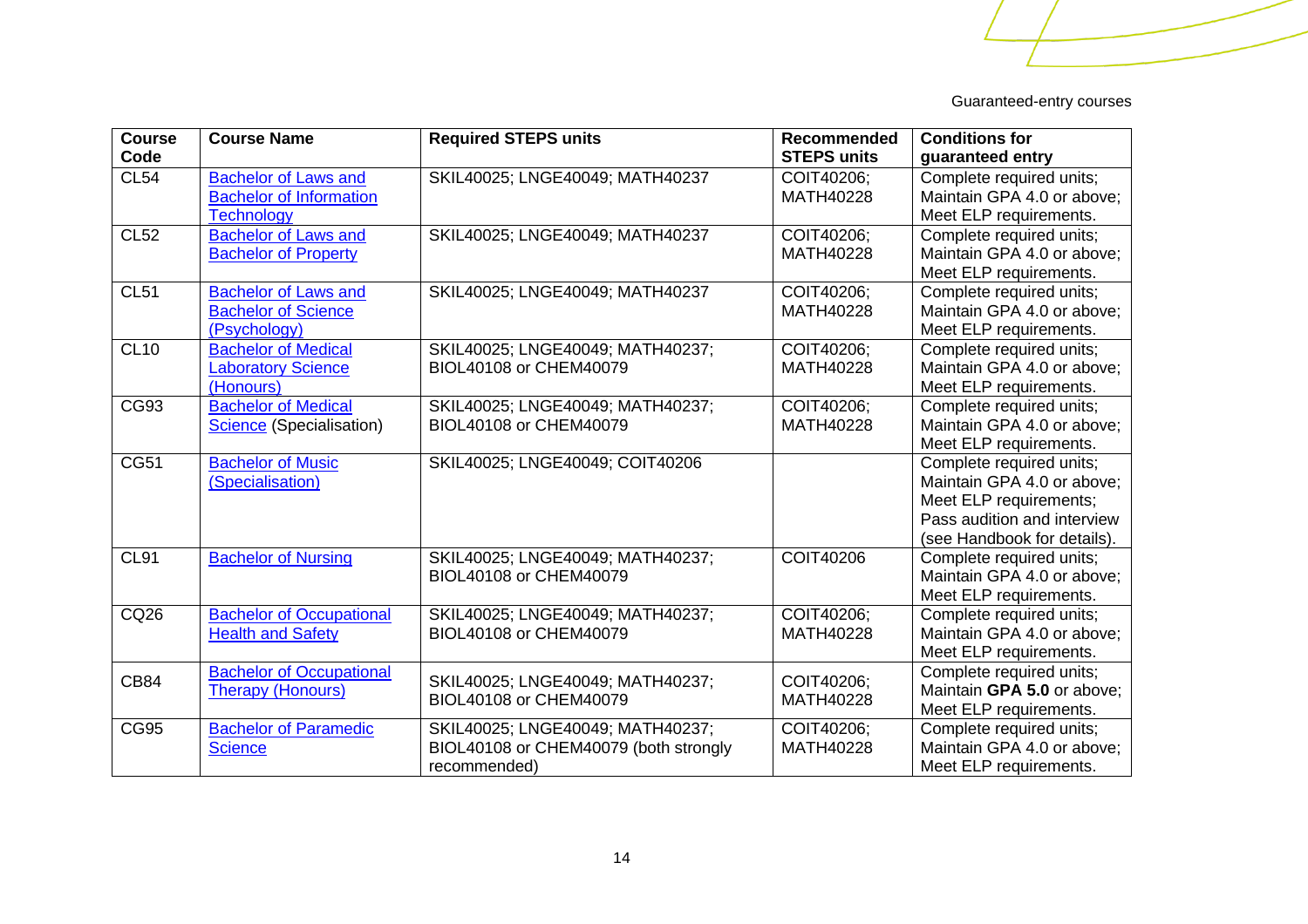| Course<br>Code | <b>Course Name</b>                                                                                                      | <b>Required STEPS units</b>                                                               | <b>Recommended</b><br><b>STEPS units</b> | <b>Conditions for</b><br>guaranteed entry                                        |
|----------------|-------------------------------------------------------------------------------------------------------------------------|-------------------------------------------------------------------------------------------|------------------------------------------|----------------------------------------------------------------------------------|
| <b>CM40</b>    | <b>Bachelor of Paramedic</b><br><b>Science / Graduate</b><br><b>Certificate in Emergency</b><br>and Disaster Management | SKIL40025; LNGE40049; MATH40237;<br>BIOL40108 or CHEM40079 (both strongly<br>recommended) | COIT40206:<br>MATH40228                  | Complete required units;<br>Maintain GPA 4.0 or above;<br>Meet ELP requirements. |
| <b>CB86</b>    | <b>Bachelor of Podiatry</b><br><b>Practice (Honours)</b>                                                                | SKIL40025; LNGE40049; MATH40237;<br>BIOL40108 or CHEM40079                                | COIT40206;<br>MATH40228                  | Complete required units;<br>Maintain GPA 4.0 or above;<br>Meet ELP requirements. |
| <b>CF56</b>    | <b>Bachelor of Property</b>                                                                                             | SKIL40025; LNGE40049; MATH40237                                                           | COIT40206;<br>MATH40228                  | Complete required units;<br>Maintain GPA 4.0 or above;<br>Meet ELP requirements. |
| CC43           | <b>Bachelor of Psychological</b><br><b>Science</b>                                                                      | SKIL40025; LNGE40049; MATH40237                                                           | COIT40206;<br>MATH40228                  | Complete required units;<br>Maintain GPA 4.0 or above;<br>Meet ELP requirements. |
| <b>CC59</b>    | <b>Bachelor of Public Health</b><br>(Specialisation)                                                                    | SKIL40025; LNGE40049; MATH40237;<br>BIOL40108 or CHEM40079                                | COIT40206;<br>MATH40228                  | Complete required units;<br>Maintain GPA 4.0 or above;<br>Meet ELP requirements. |
| <b>CU18</b>    | <b>Bachelor of Science</b>                                                                                              | SKIL40025; LNGE40049; MATH40237;<br>BIOL40108 or CHEM40079                                | COIT40206;<br>MATH40228                  | Complete required units;<br>Maintain GPA 4.0 or above;<br>Meet ELP requirements. |
| <b>CB77</b>    | <b>Bachelor of Science</b><br>(Chiropractic)                                                                            | SKIL40025; LNGE40049; MATH40237;<br>BIOL40108 or CHEM40079                                | COIT40206;<br>MATH40228;<br>PHYS40110    | Complete required units;<br>Maintain GPA 4.0 or above;<br>Meet ELP requirements. |
| <b>CL55</b>    | <b>Bachelor of Science</b><br>(Criminology and<br>Psychology)                                                           | SKIL40025; LNGE40049; MATH40237                                                           | COIT40206;<br>MATH40228                  | Complete required units;<br>Maintain GPA 4.0 or above:<br>Meet ELP requirements. |
| <b>CB87</b>    | <b>Bachelor of Speech</b><br><b>Pathology (Honours)</b>                                                                 | SKIL40025; LNGE40049; MATH40237;<br>BIOL40108 or CHEM40079                                | COIT40206;<br>MATH40228                  | Complete required units;<br>Maintain GPA 5.0 or above;<br>Meet ELP requirements. |
| <b>CL71</b>    | <b>Bachelor of Social Work</b>                                                                                          | SKIL40025; LNGE40049; MATH40237                                                           | <b>COIT40206</b>                         | Complete required units;<br>Maintain GPA 4.0 or above;<br>Meet ELP requirements. |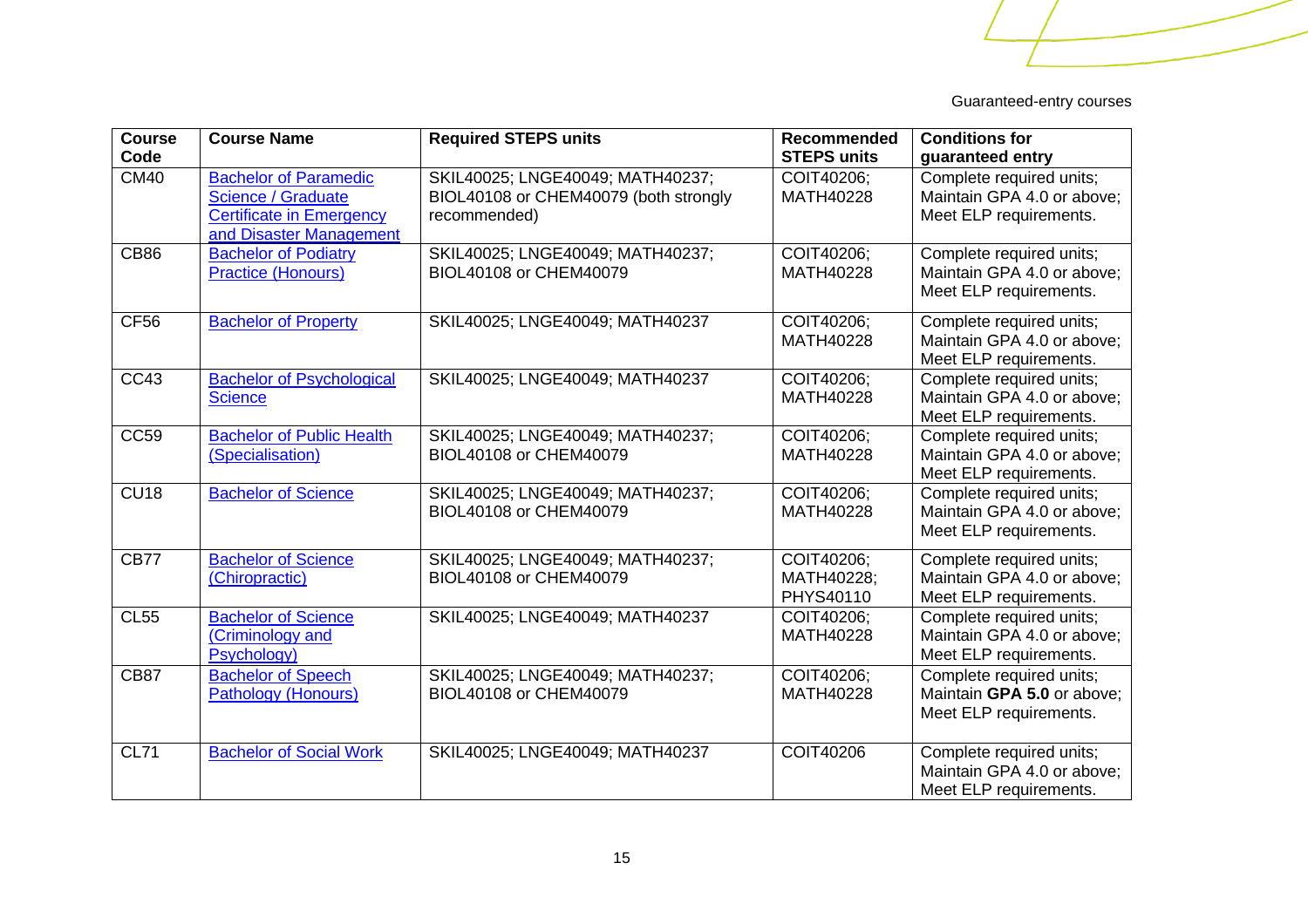| <b>Course</b><br>Code | <b>Course Name</b>                                                       | <b>Required STEPS units</b>     | <b>Recommended</b><br><b>STEPS units</b> | <b>Conditions for</b><br>guaranteed entry                                                                                                      |
|-----------------------|--------------------------------------------------------------------------|---------------------------------|------------------------------------------|------------------------------------------------------------------------------------------------------------------------------------------------|
| <b>CG72</b>           | <b>Bachelor of Theatre</b><br>(Specialisation)                           | SKIL40025; LNGE40049; COIT40206 |                                          | Complete required units;<br>Maintain GPA 4.0 or above;<br>Meet ELP requirements;<br>Pass audition and interview                                |
| CF <sub>36</sub>      | <b>Diploma of Arts</b>                                                   | SKIL40025; LNGE40049; COIT40206 | MATH40237                                | (see Handbook for details).<br>Complete required units;<br>Maintain GPA 4.0 or above;<br>Meet ELP requirements.                                |
| <b>CL87</b>           | <b>Diploma of Business</b><br><b>Studies</b>                             | SKIL40025; LNGE40049; MATH40237 | COIT40206;<br>MATH40228                  | Complete required units;<br>Maintain GPA 4.0 or above;<br>Meet ELP requirements.                                                               |
| CC <sub>25</sub>      | Diploma of Digital Media                                                 | SKIL40025; LNGE40049; COIT40206 |                                          | Complete required units;<br>Maintain GPA 4.0 or above;<br>Meet ELP requirements.                                                               |
| CG36                  | Diploma of Information and<br><b>Communications</b><br><b>Technology</b> | SKIL40025; LNGE40049; MATH40237 | COIT40206                                | Complete required units;<br>Maintain GPA 4.0 or above;<br>Meet ELP requirements.                                                               |
| <b>CC41</b>           | <b>Diploma of Music</b>                                                  | SKIL40025; LNGE40049; COIT40206 |                                          | Complete required units;<br>Maintain GPA 4.0 or above;<br>Meet ELP requirements;<br>Pass audition and interview<br>(see Handbook for details). |